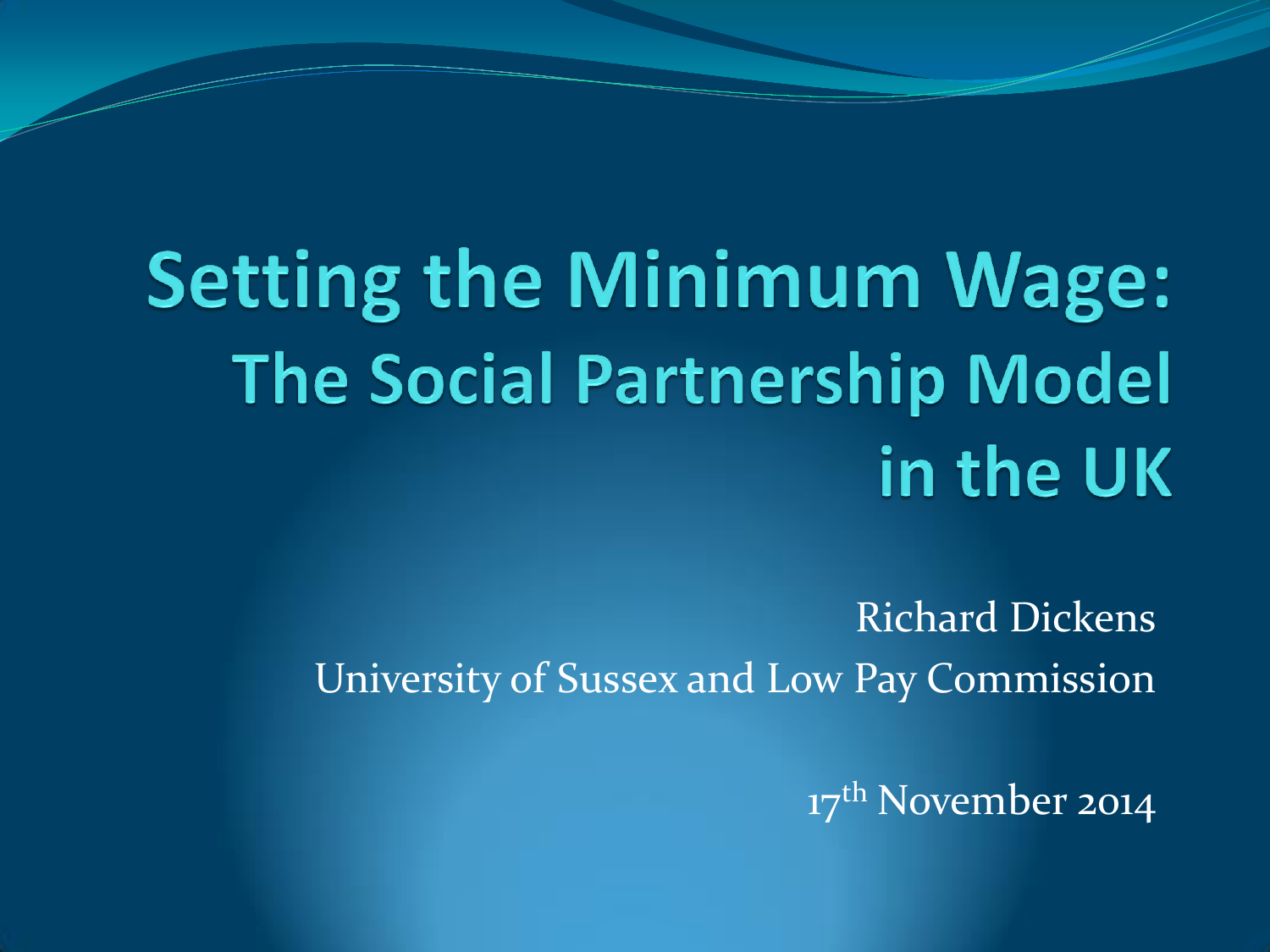#### **An Independent Low Pay Commission**

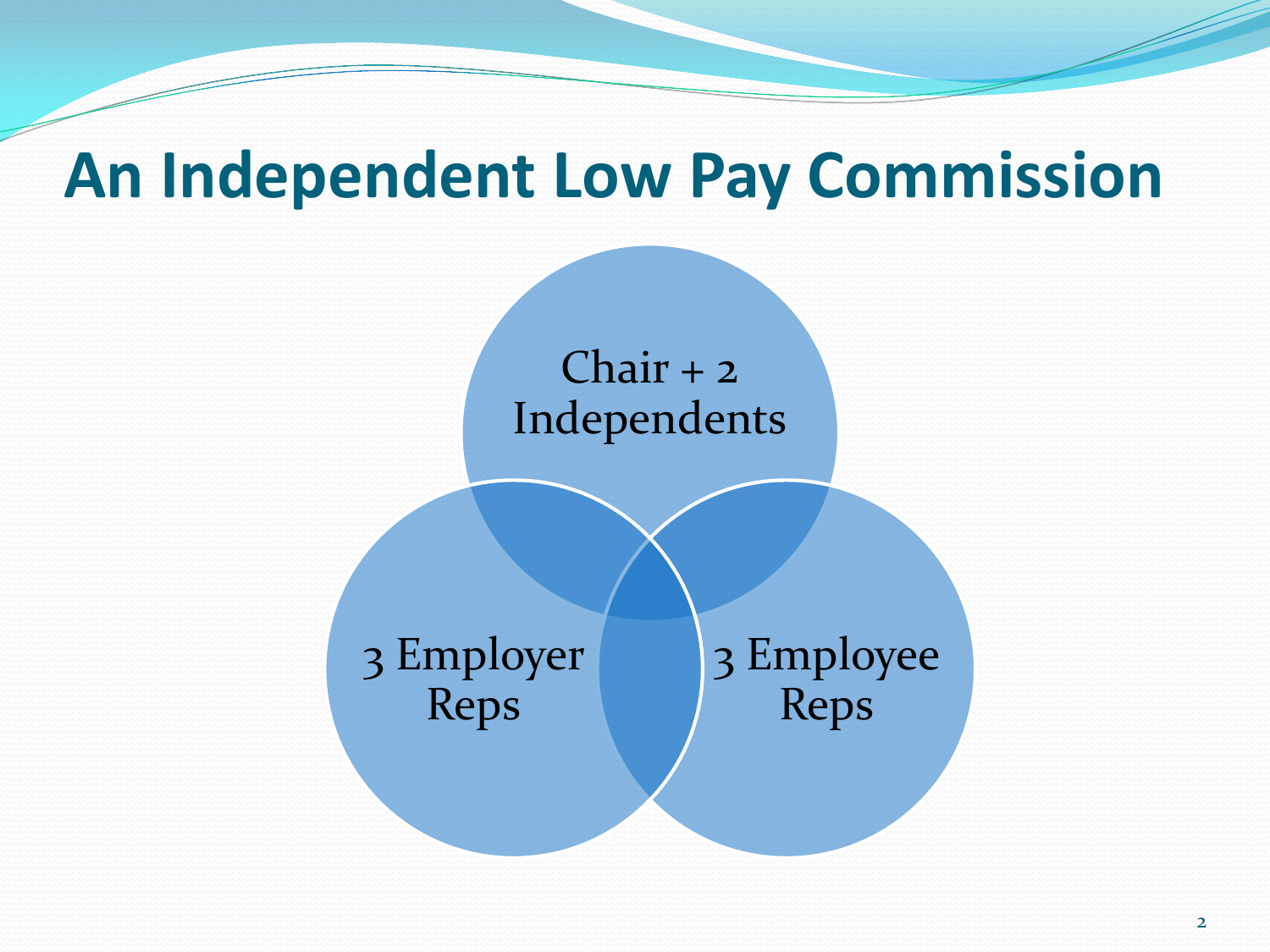## **Remit from Government each year**

*"Our aim in making our recommendations each year is to help as many low-paid workers as possible without any significant adverse impact on employment or the economy."*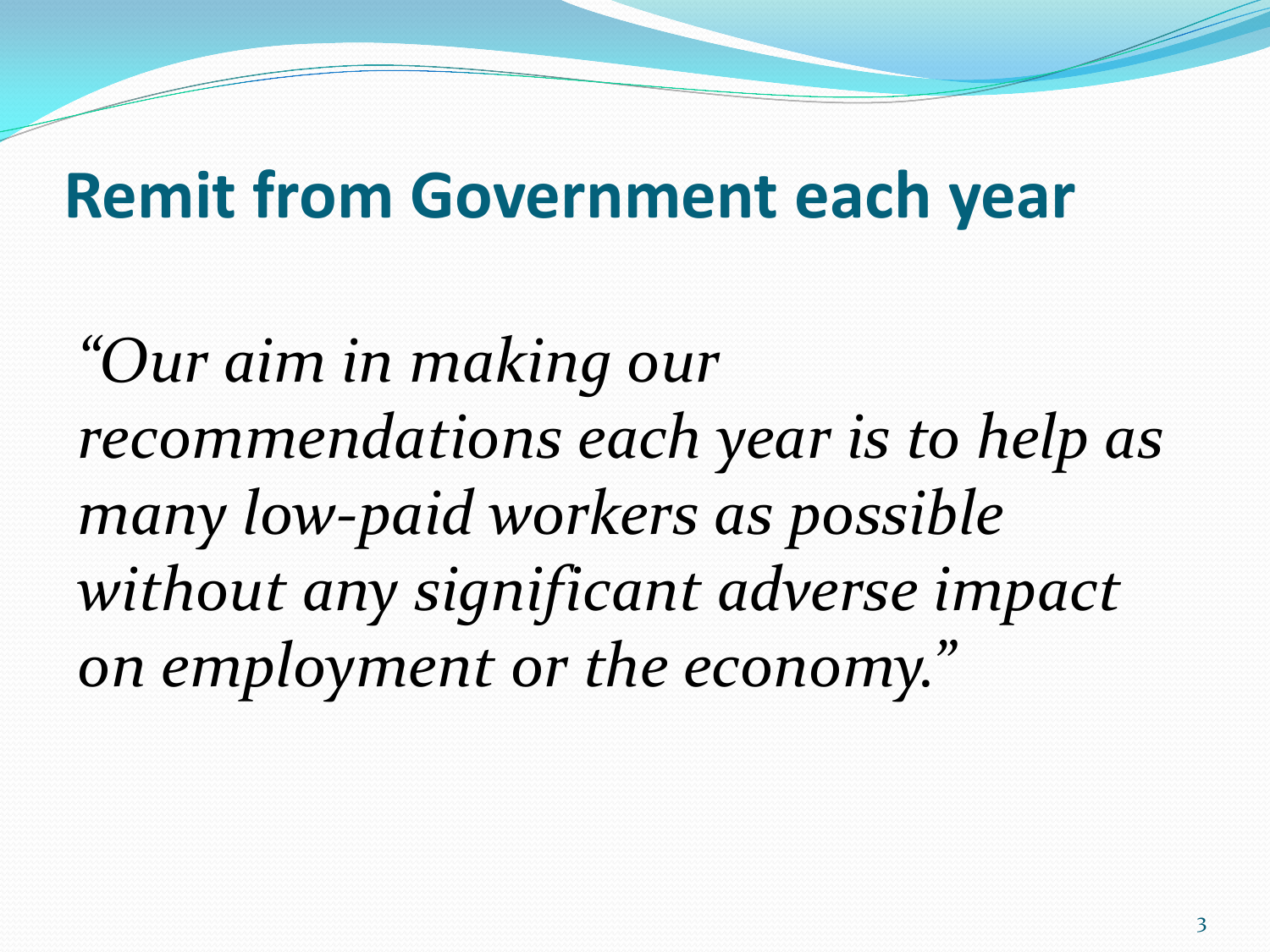## **Deciding the Rate**

- Range of analysis and consultation provides credibility to recommendation
	- In-house analysis
	- Commissioned and independent research
	- Formal consultation (Written and Oral evidence)
	- Visits around the UK to meet with stakeholders
	- International developments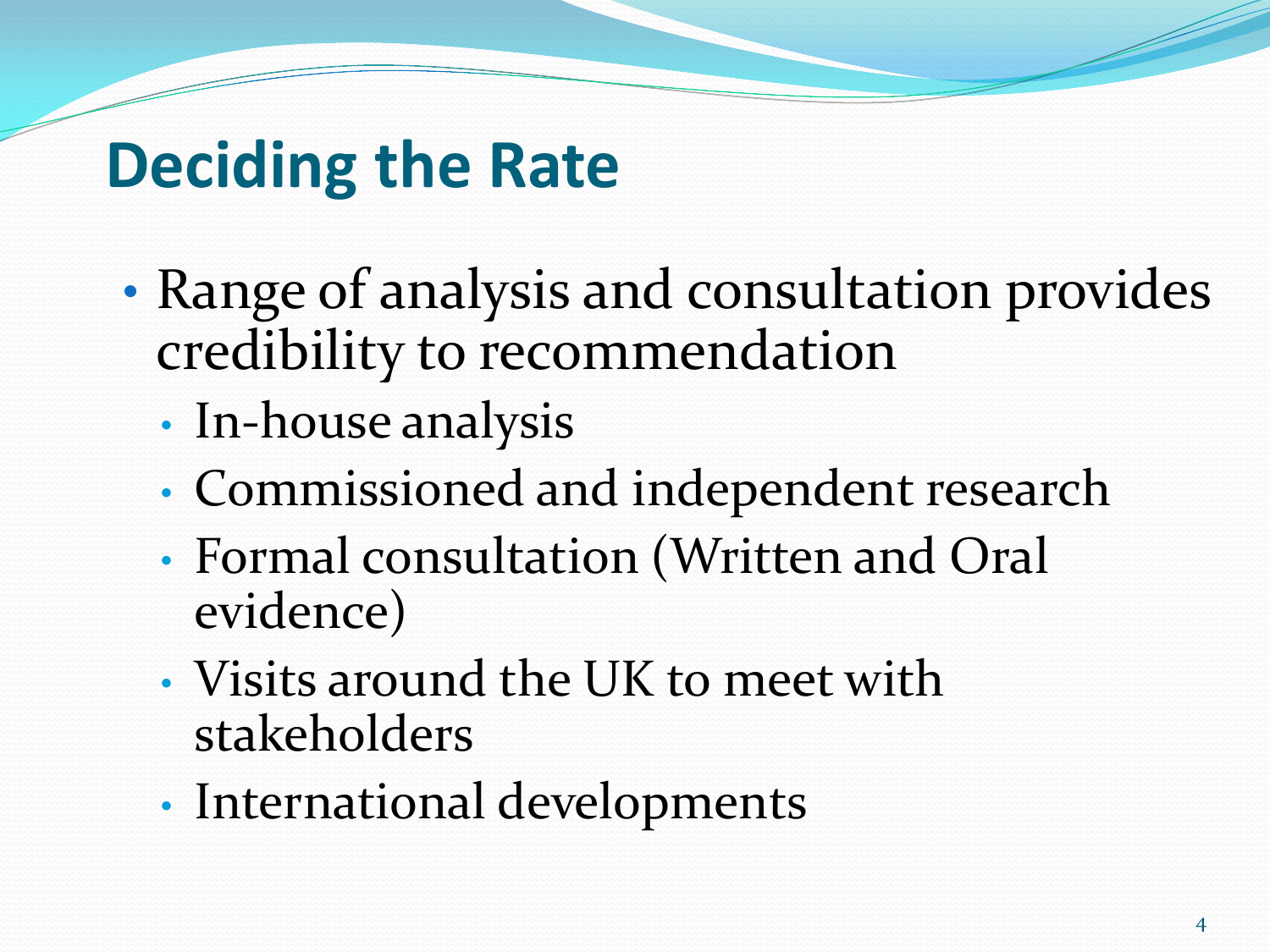## **A popular policy**

- About 1 million workers covered by the NMW
	- 53% of the median adult wage
- Reduced inequality and extreme low pay
- Little evidence of *significant* adverse impact on employment
- Small reduction in hours worked and possible reduction in job retention of part time females
- Small increase in prices to consumers
- Squeeze on profits